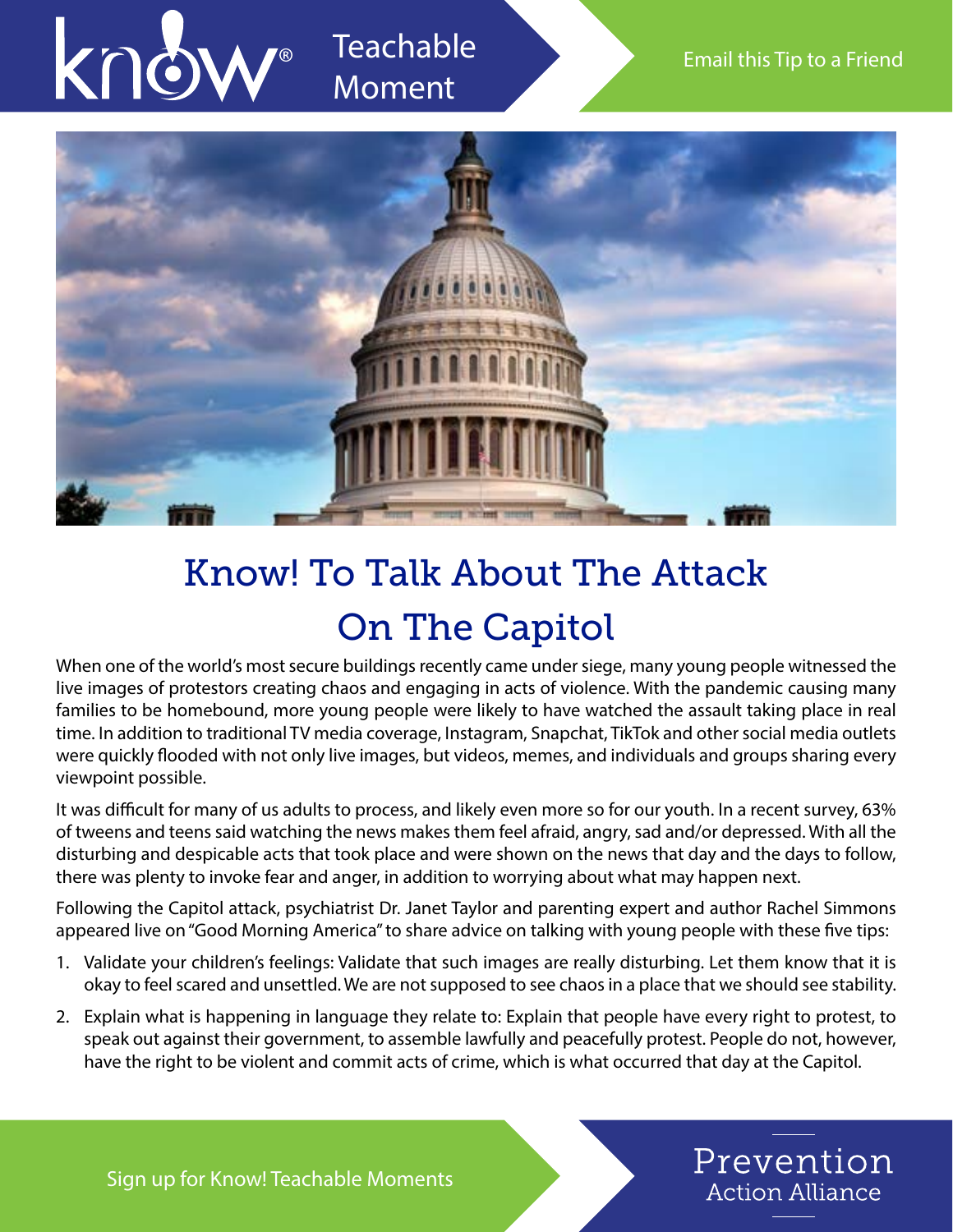

## 3. Use the news as a learning opportunity, not entertainment: If your child is sensitive or anxious, have them sit out this news cycle. But if you feel your child is equipped to watch news coverage of current events, sit down with them, and talk with them about it instead of letting them watch and process it on their own. Share your perspective. Talk about your values. Talk about what it means to live in the United States. Be their guide.

**Teachable** 

Moment

- 4. Talk to your children about their feelings: Check in with questions like, "What have you seen on social media or on the news about what happened at the Capitol? What is your opinion and how do you feel about what you have seen?" By talking with them you will not only gain a sense of what they are thinking and feeling, but you will have the opportunity to share your insights as well. However, be sure to listen attentively, and to not dismiss what they say.
- 5. Watch closely for warning signs of anxiety and stress, including: not being able to function normally; loss of pleasure in things they enjoy; too much or not enough sleep; overeating or undereating; and difficulty focusing. If they are not engaging in their normal activities, and are showing signs of anxiety, the experts say it may be time to seek outside help.

Nearly half of young people ages 10 to 18 say they get their information through online sites. 63% of tweens and teens, however, say they get their information from family, teachers or friends. With that in mind, take the opportunity to be their number once source of information, instead of them acquiring misinformation and outside viewpoints that do not match with your family values. Children will also take cues from parents, and other caregivers, including teachers. So, choose your words and actions carefully, and be aware of your body language when discussing this topic with your children. While we may not have a good explanation for such acts of violence, it is critical that we talk with our children about this and any other type of national or world event that may cause them stress and anxiety. Young people need to be able to process what the images they witness, talk through, and share their feelings, have an understanding of misinformation that they may come across, and continually be reassured that they are still safe and secure as our country and our families move forward.

## Sources

Common Sense Media, News and America's Kids: How Young People Perceive and Are Impacted by the News. Mar 8, 2017.

Good Morning America, Katie Kindelan, Family: After deadly US Capitol breach, 5 tips to talk to kids and ease their anxiety. Jan 7, 202[1.](https://www.nbcboston.com/news/local/talking-to-children-about-the-us-capitol-chaos/2275288/)

[NBC Boston, Alysha Palumbo: Talking to Children About the US Capitol Chaos. Jan 7, 2021.](https://www.nbcboston.com/news/local/talking-to-children-about-the-us-capitol-chaos/2275288/)

## About Know! Teachable Moments

Everyone has a role in prevention. By reading this Know! Teachable Moment today, you're doing your part to prevent substance misuse and create a healthier world for all.

Prevention **Action Alliance** 

Prevention

**Action Alliance** 

Sign up for Know! Teachable Moments